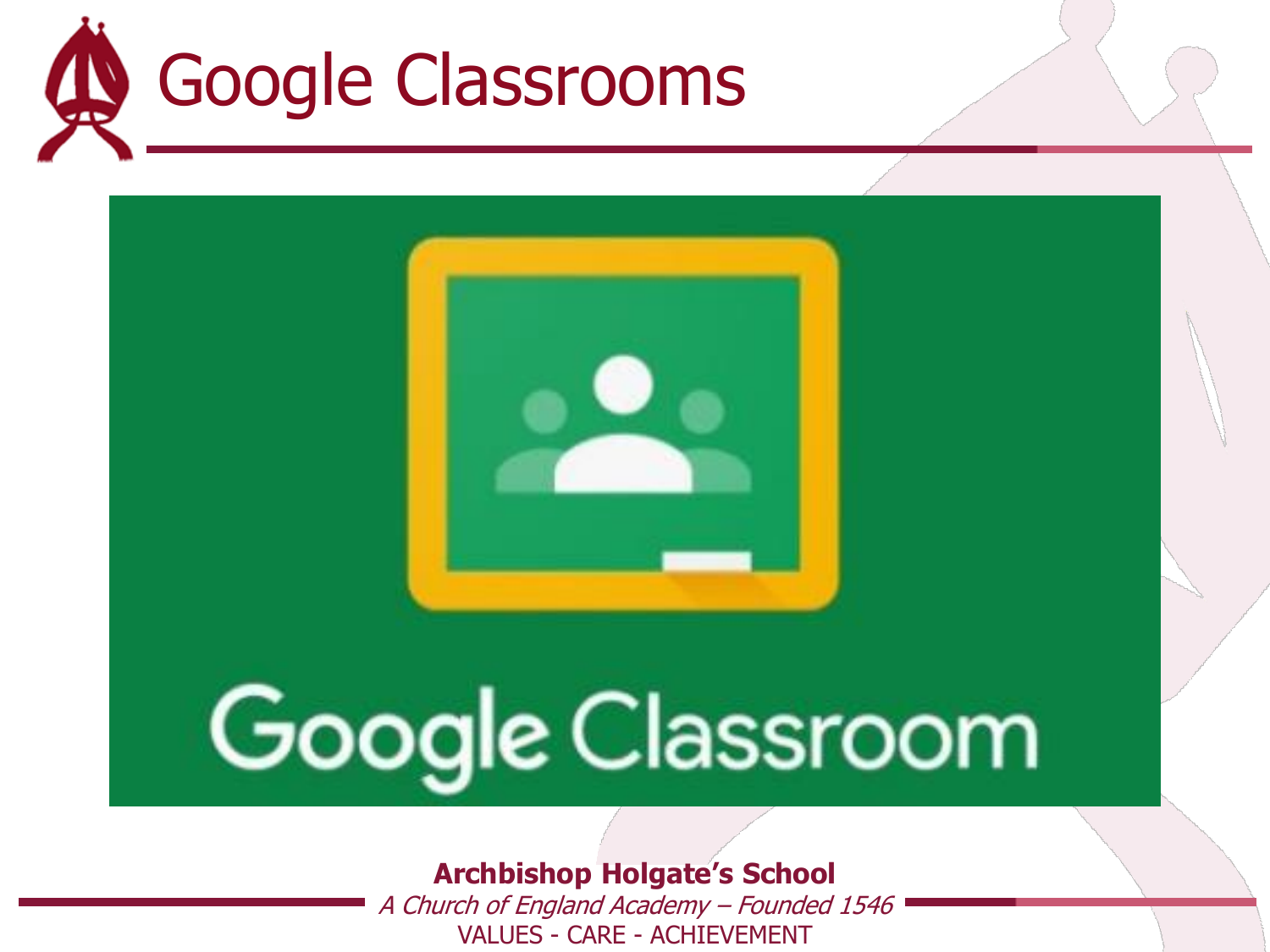

From **Monday 20th April**, all your school work will be set using Google Classrooms (unless you are already using 'Teams' with your teacher).

#### **The reason for this is:**

- We need to be able to start to mark work and give you feedback. This has to be done in a safe environment.
- You need to be able to ask for help. Google classrooms allows this to happen.

#### **Why 'Google Classrooms'?**

- It is easy to use.
- Hopefully you already know how to use it.
- Lots of you are using Chrome books.

#### **Archbishop Holgate's School**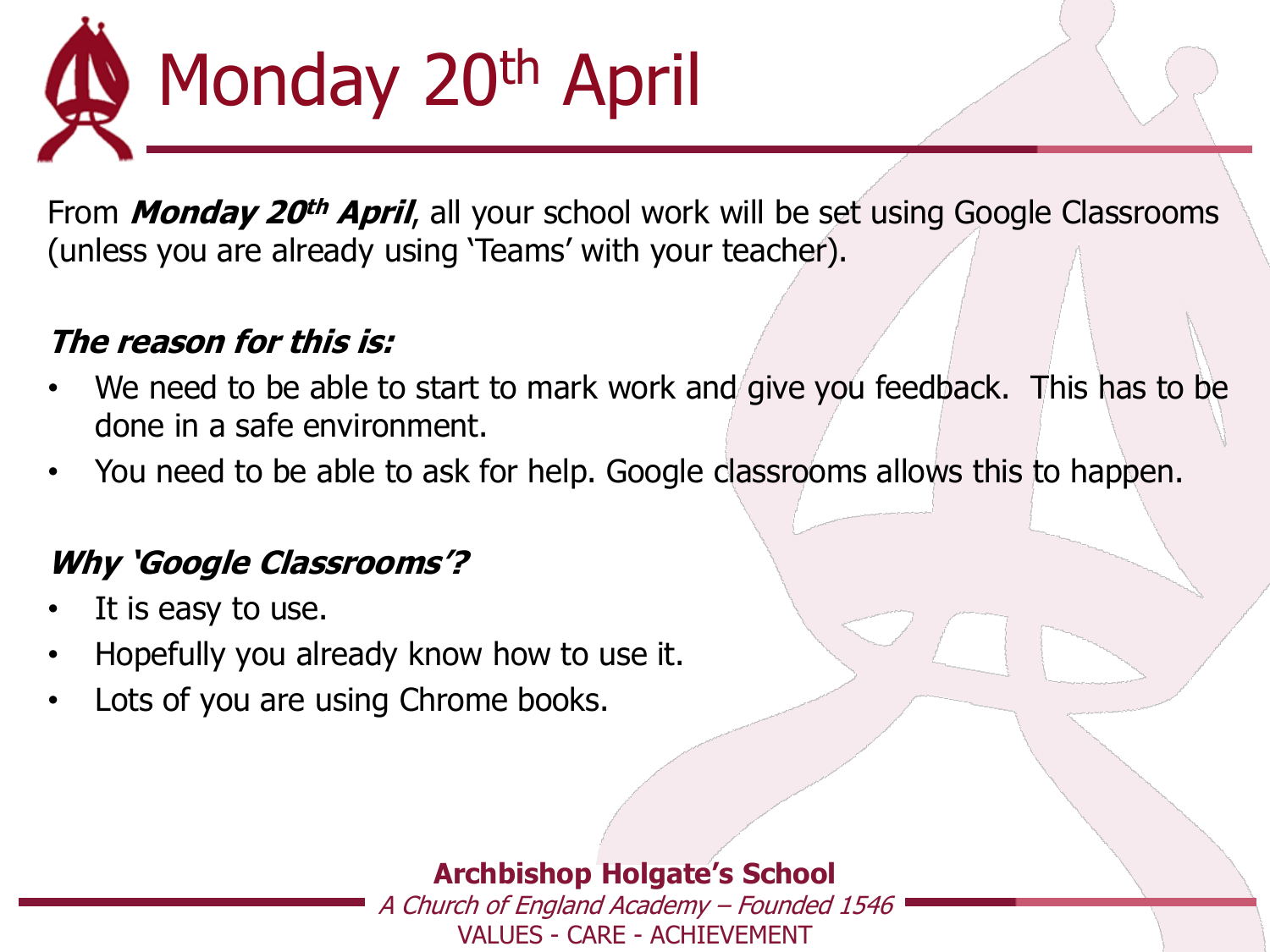

You can use whatever Browser you want (eg Microsoft Explorer or Google Chrome). But it is advised you choose Google Chrome. Google has special software built in!



#### **Archbishop Holgate's School**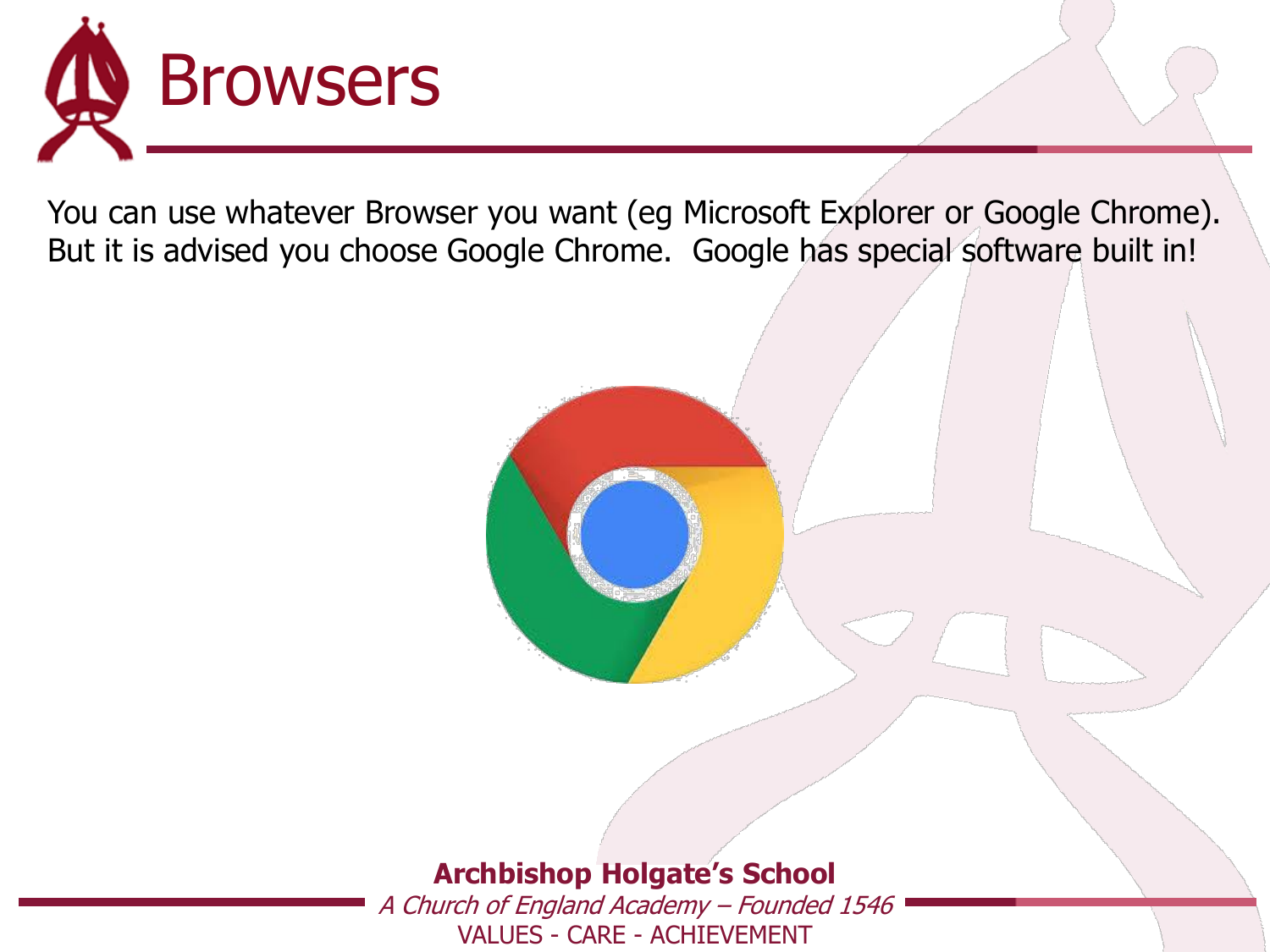

2. You need to sign into Google. You will have received an email last week to your school email account with your username and password.

#### **How do I access my emails?**

- Visit <https://www.office.com/>
- Sign in using your:
	- school network [username@archbishopholgates.org](mailto:username@archbishopholgates.org)
	- Your network password

For example if you are called James Bond.

- Your network username would be Jbond.
- Therefore your email address would be: jbond@archbishoholgates.org

#### **Archbishop Holgate's School**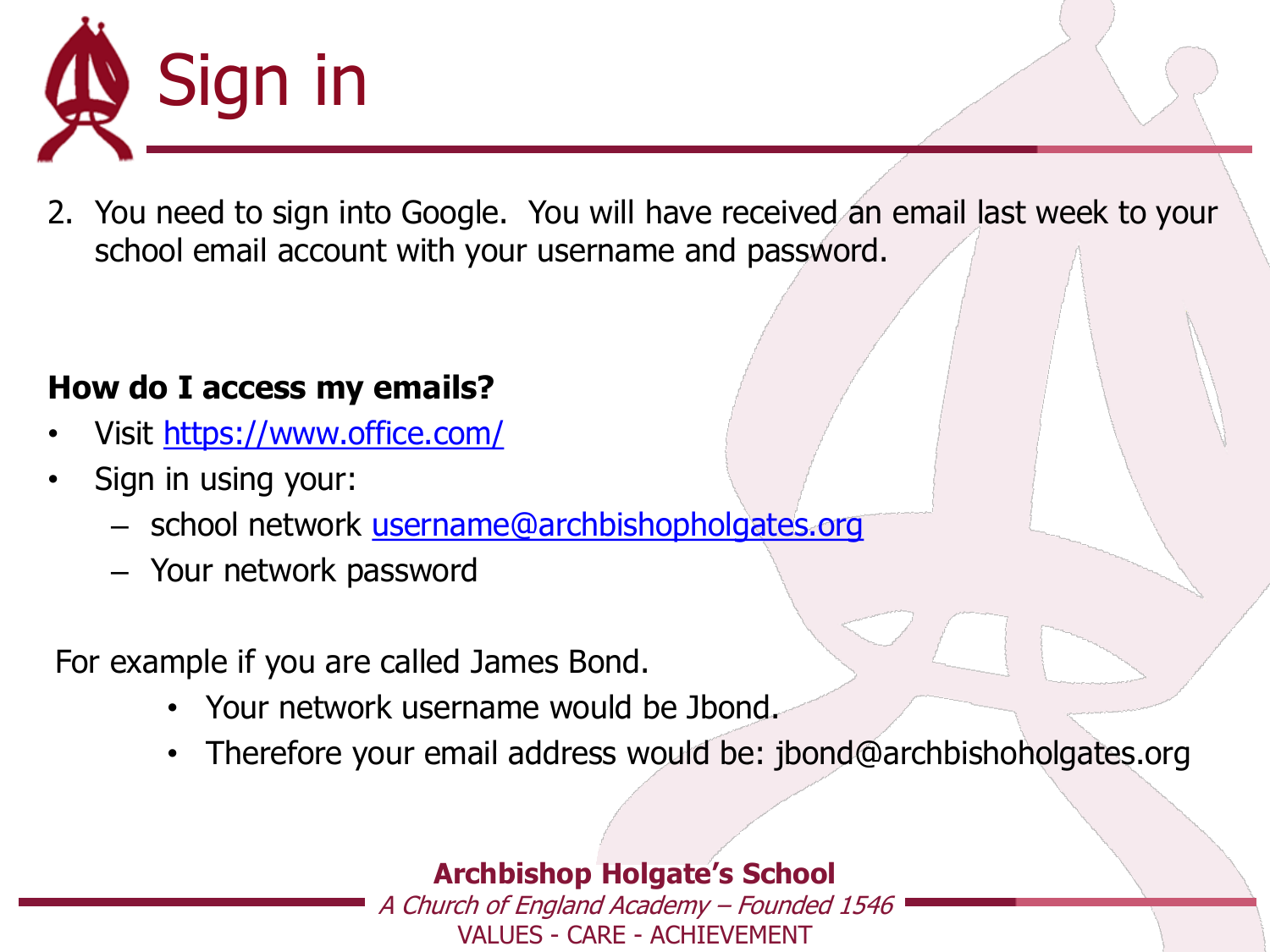

#### 2. Now visit 'Outlook'

| 目<br>G google chrome - Google Se<br>日                  |               |                                                    |                | wise All of Google's Prod <b>F</b> Classwork for Yr11 IT with M <b>C</b> Microsoft Office Home $\times$ |         | $+$ $\vee$     |       |                   |                       |                   |  |
|--------------------------------------------------------|---------------|----------------------------------------------------|----------------|---------------------------------------------------------------------------------------------------------|---------|----------------|-------|-------------------|-----------------------|-------------------|--|
| ↻<br>△ https://<br>क़<br>$\leftarrow$<br>$\rightarrow$ | e.com/?auth=2 |                                                    |                |                                                                                                         |         |                |       |                   | $\Box$<br>$\star$     | ☆<br>$\mathbb{Z}$ |  |
| Microsoft Office Hor <a> KD<br/> Web Acce</a>          |               | gh speed training A Log In < Archbishop F G Google |                |                                                                                                         |         |                |       |                   |                       |                   |  |
| 曲<br>Office 365                                        |               | Q<br>Search                                        |                |                                                                                                         |         |                |       |                   | $\hbox{\large\it Q}$  | छु                |  |
| <b>Good morn</b>                                       |               |                                                    |                |                                                                                                         |         |                |       |                   | Install Office $\vee$ |                   |  |
| $\circ \vdash$                                         |               | $\overline{\mathsf{w}}$                            | $\mathbf{x}$ . | 0                                                                                                       | N       | 5 <sub>o</sub> | di    | N <sub>3</sub>    | $S_{\parallel}$       |                   |  |
| <b>Start new</b><br>Outlook                            | OneDrive      | Word                                               | Excel          | PowerPoint                                                                                              | OneNote | SharePoint     | Teams | Class<br>Notebook | Sway                  |                   |  |
| $\mathbf{A}$<br>다                                      |               | $\bm{\triangledown}$                               | Y              |                                                                                                         |         |                |       |                   |                       |                   |  |
| Forms<br>Admin                                         | Planner       | Kaizala                                            | Yammer         | All apps                                                                                                |         |                |       |                   |                       |                   |  |

**Archbishop Holgate's School**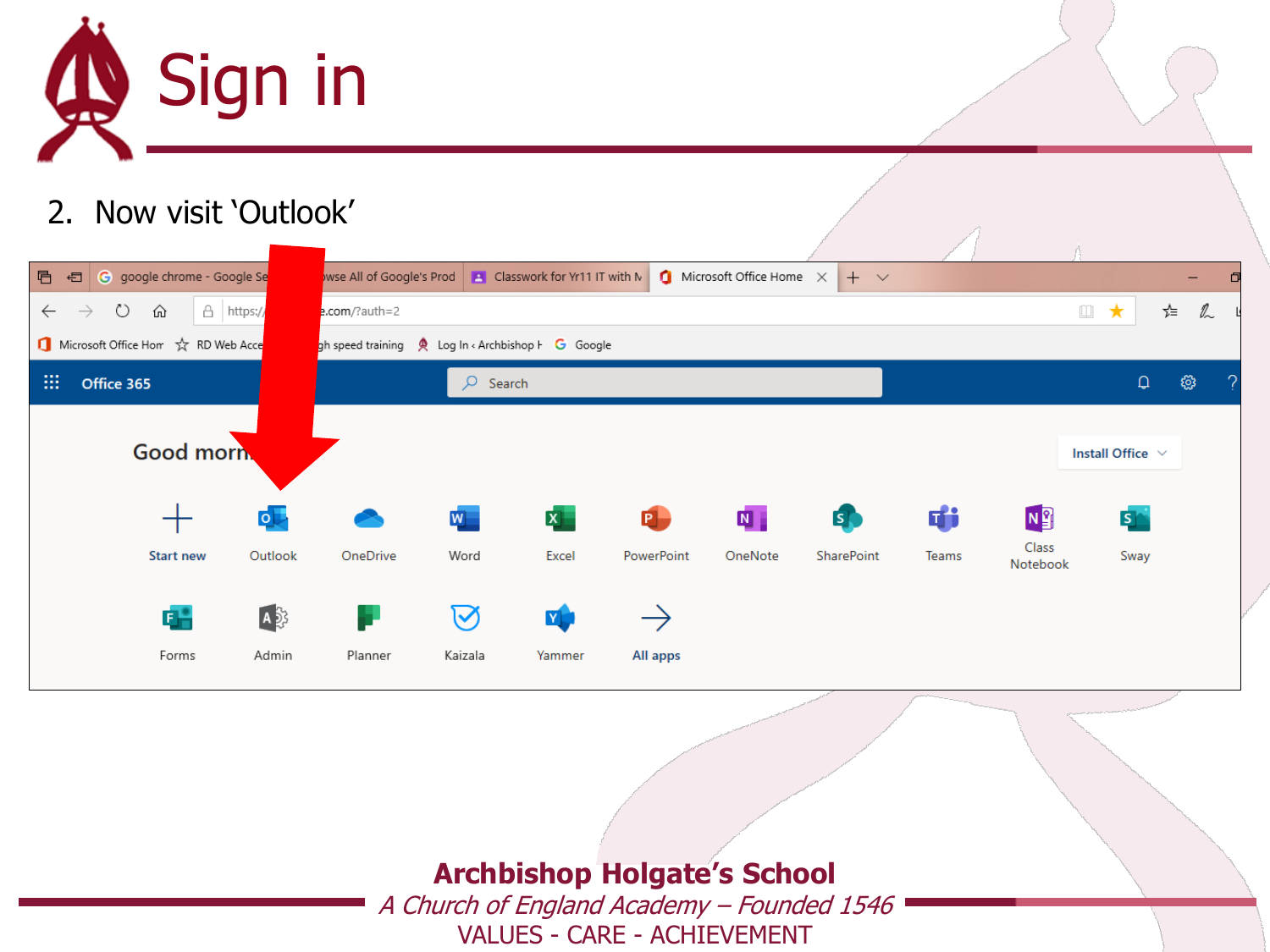

If you are still stuck, you either:

## Phone: 01904 411341

### Email: [reception@archbishopholgates.org](mailto:reception@archbishopholgates.org)

They can give you your google username and password.

**Archbishop Holgate's School**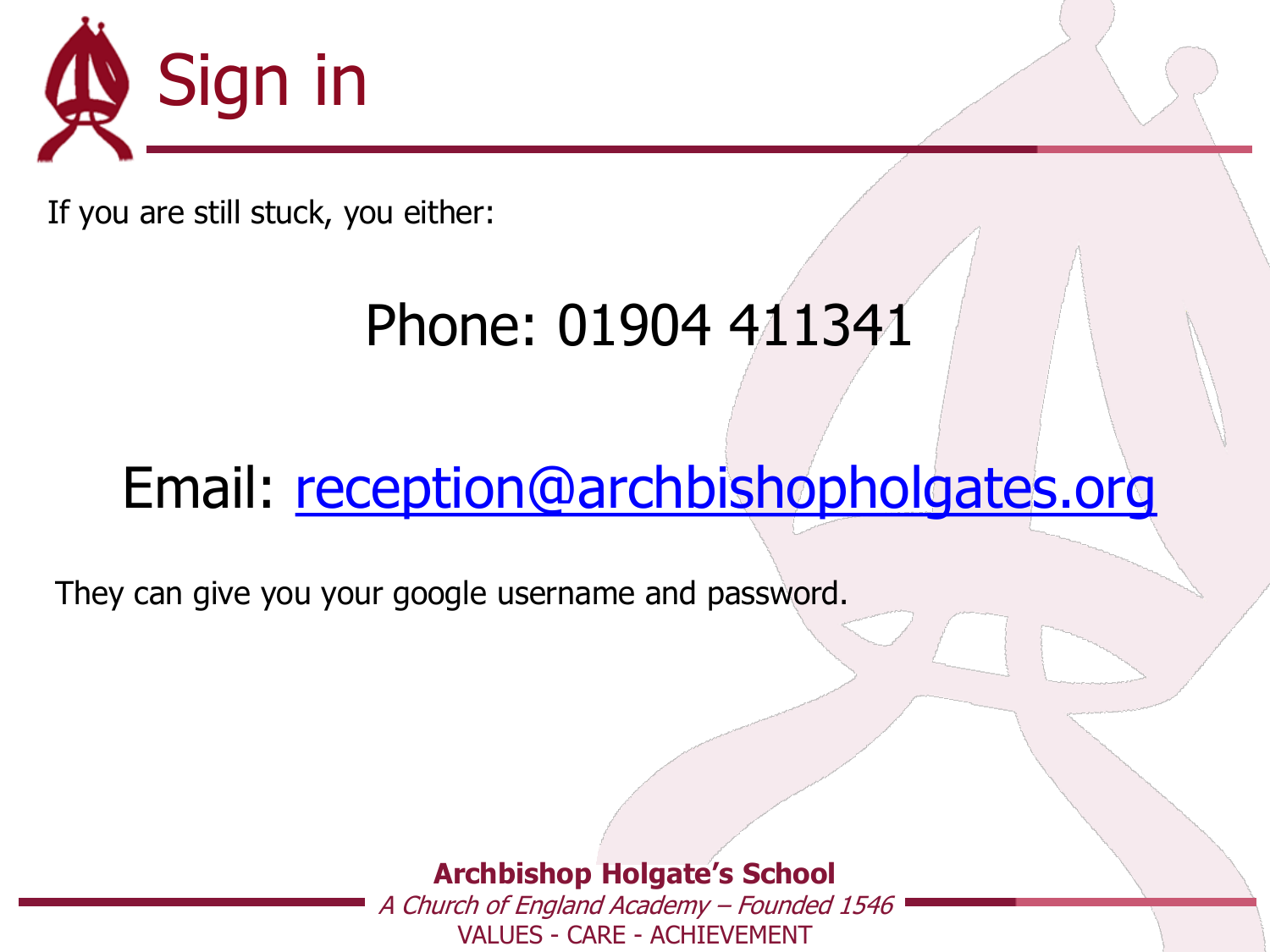## Now open up 'Google' and sign in

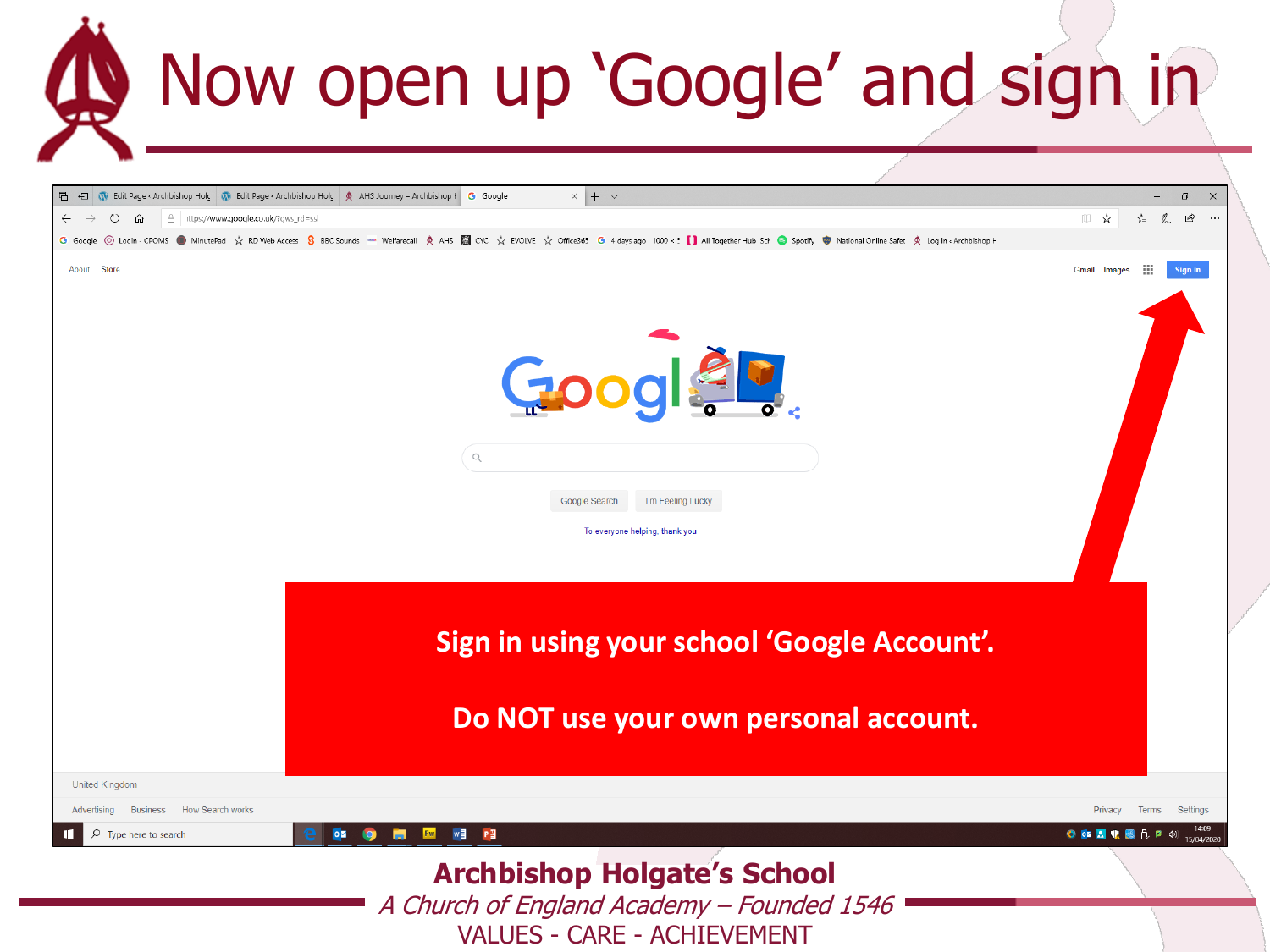

You can now sign in. Use your username and password that school has provided.

| Google                                                                 |             |  |
|------------------------------------------------------------------------|-------------|--|
| Sign in                                                                |             |  |
| Use your Google Account                                                |             |  |
| Email or phone<br>XXXXX@archbishopholgates.org<br><b>Forgot email?</b> | ×           |  |
| Not your computer? Use InPrivate windows to sign in.<br>Learn more     |             |  |
| <b>Create account</b>                                                  | <b>Next</b> |  |
|                                                                        |             |  |

- Accept the terms and conditions
- Create yourself a new password (that you can remember)

#### **Archbishop Holgate's School**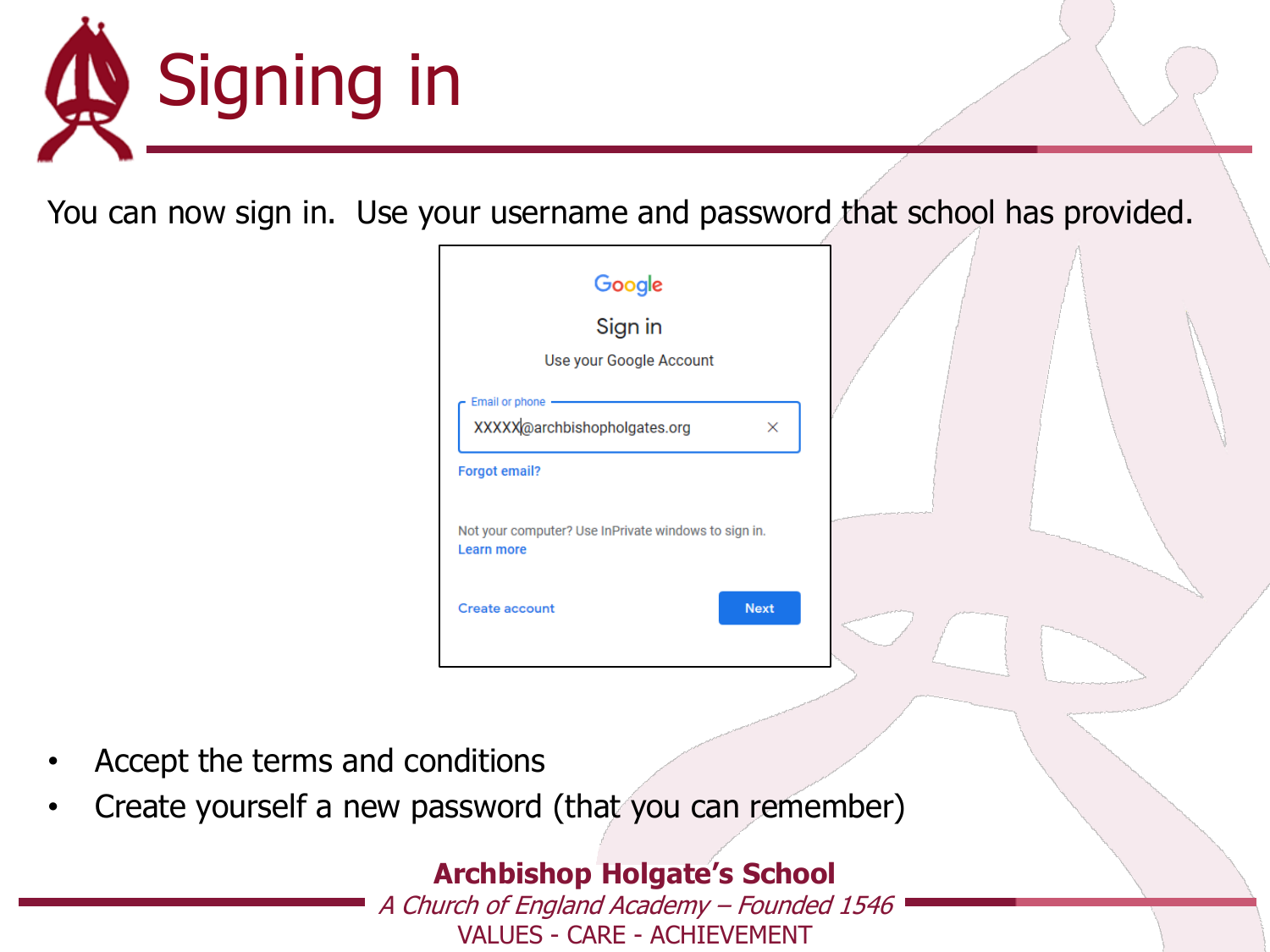

- 1. Open google and either:
	- Google 'Google Classrooms' or
	- IN the top right hand corner there are 9 small squares. Click on it and choose 'Google Classrooms' (you might need to scroll down)



#### **Archbishop Holgate's School**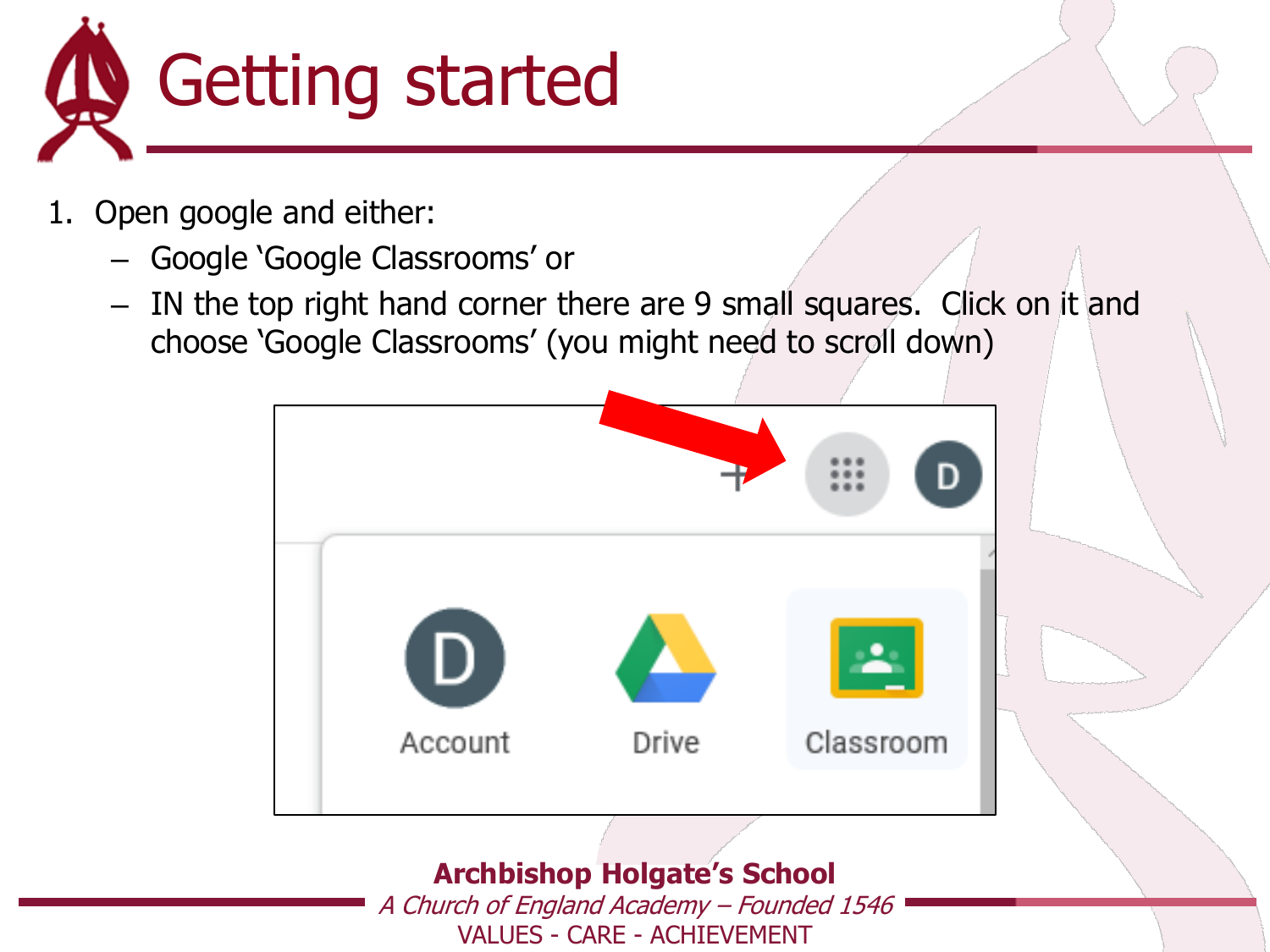

#### You will be able to see your classes. Click Join



#### **Archbishop Holgate's School**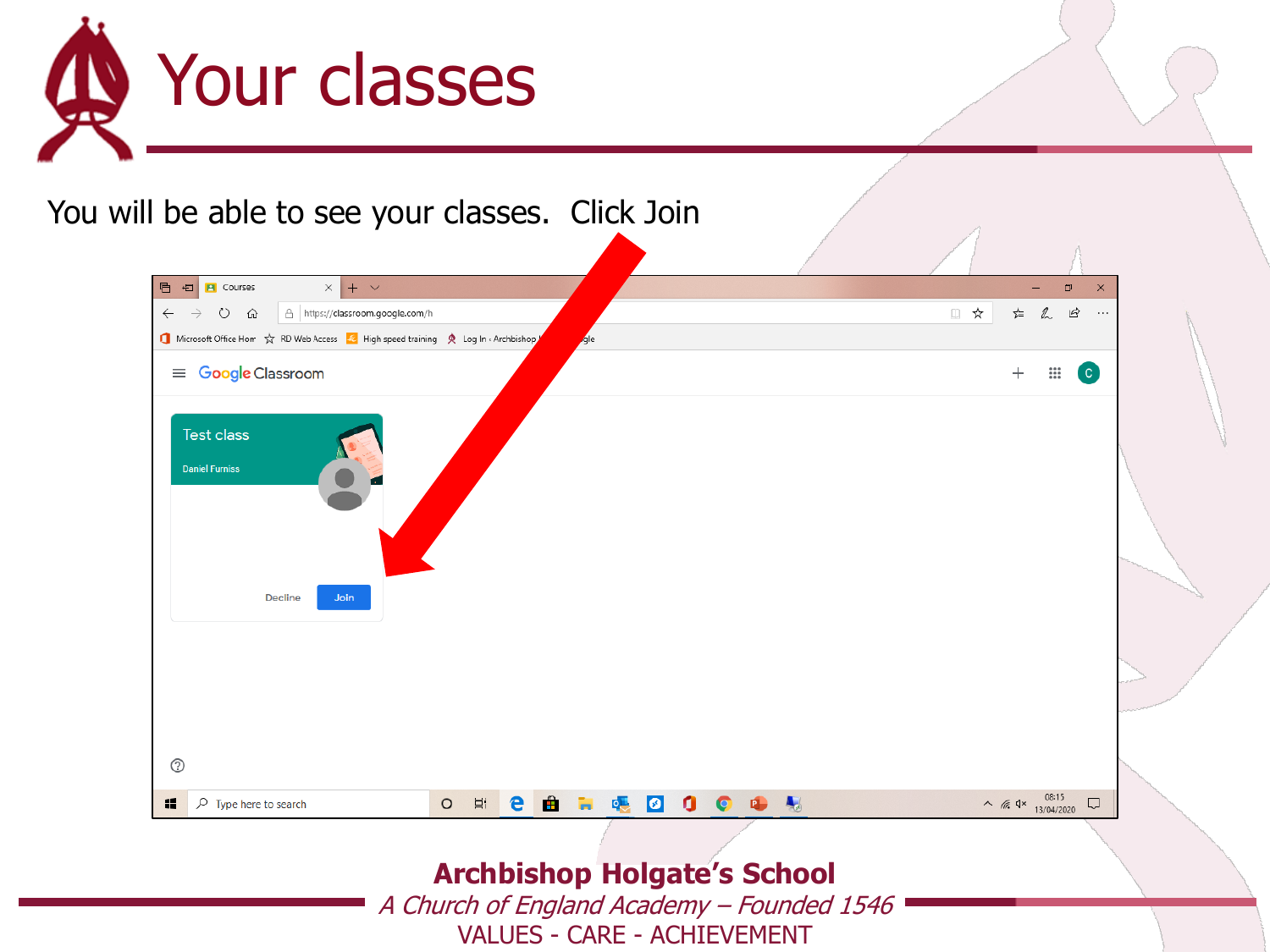

#### Enter each class you have, to see the work you have.

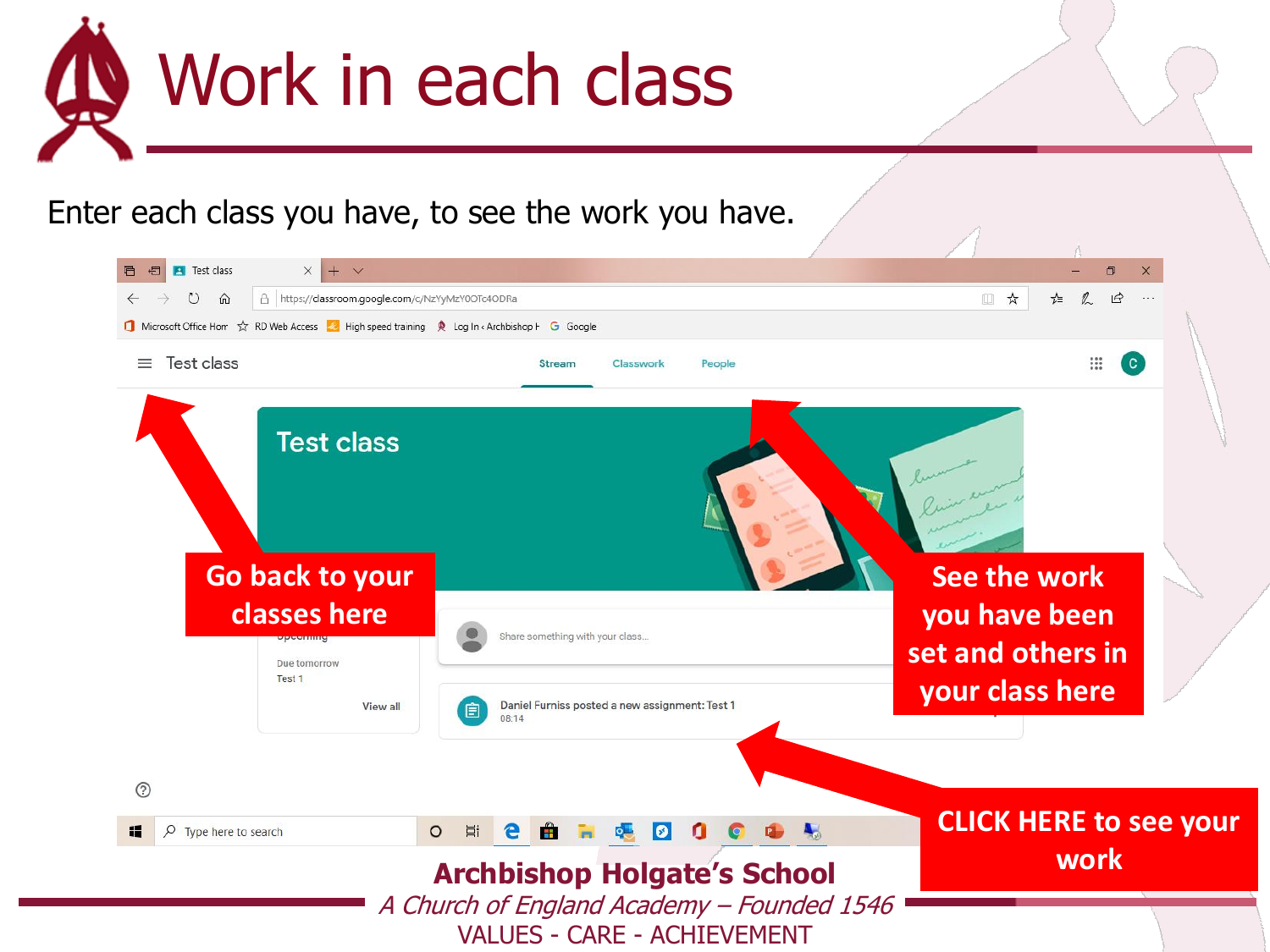## Completing your work

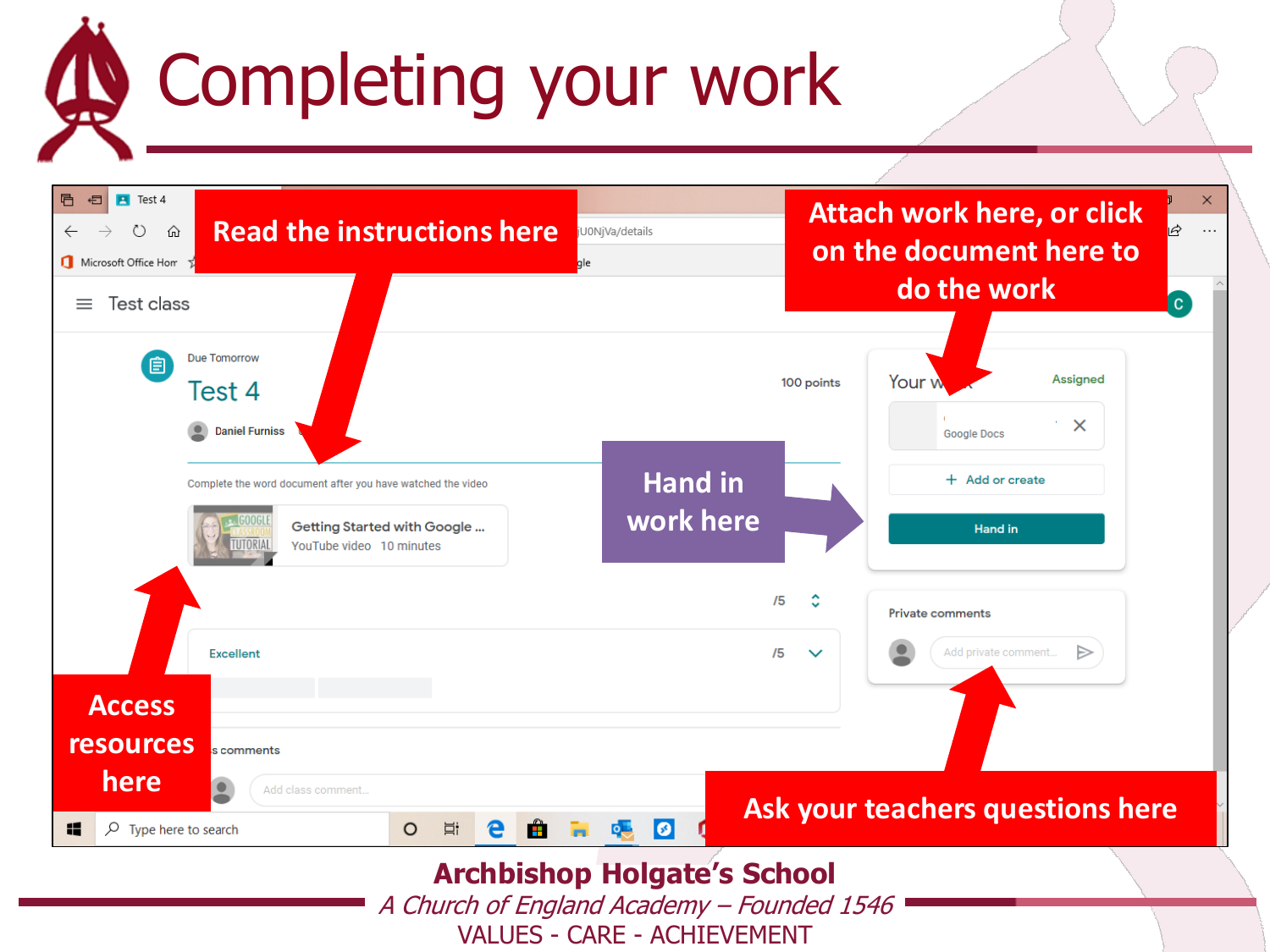## **Completing your work**

| ↻<br>⋒<br>Microsoft Office Horr $\chi$ RD Web Access 2 High speed training $\phi$ Log In « Archbishop F G Google<br>Test class<br>≡                                             | A   https://classroom.google.com/c/NzYyMzY0OTc4ODRa/a/NzYyMzg0NjU0NjVa/details |                                        | $\Box$                                                                                                                 | ☆<br>า∕ั≡                 | $\mathbb{Z}$<br>$\mathop{\mathop{\cdots}}\nolimits$ | ₿<br>$\mathbf{C}$ |
|---------------------------------------------------------------------------------------------------------------------------------------------------------------------------------|--------------------------------------------------------------------------------|----------------------------------------|------------------------------------------------------------------------------------------------------------------------|---------------------------|-----------------------------------------------------|-------------------|
| <b>Due Tomorrow</b><br>闾<br>Test 4<br>Daniel Furniss 08:30<br>Complete the word document after you ha<br><b>Getting Starter</b><br>YouTube video<br>'UTORIA<br><b>Excellent</b> | If you have a google doc<br>here, it means click it on it<br>and then          | 100 points<br>/5<br>/5<br>$\checkmark$ | Your work<br><b>Google Docs</b><br>+ Add or create<br><b>Hand</b> in<br><b>Private comments</b><br>Add private comment | Assigned<br>$\times$<br>▷ |                                                     |                   |
| <b>Class comments</b><br>$^{\circledR}$<br>Add class comment                                                                                                                    |                                                                                | ⊳                                      |                                                                                                                        |                           |                                                     |                   |
|                                                                                                                                                                                 | <b>目</b><br>$\circ$<br>e<br>0<br>Ë<br>QU                                       | A <sub>ct</sub>                        |                                                                                                                        | $\wedge$ (6. 4x 08:31     |                                                     |                   |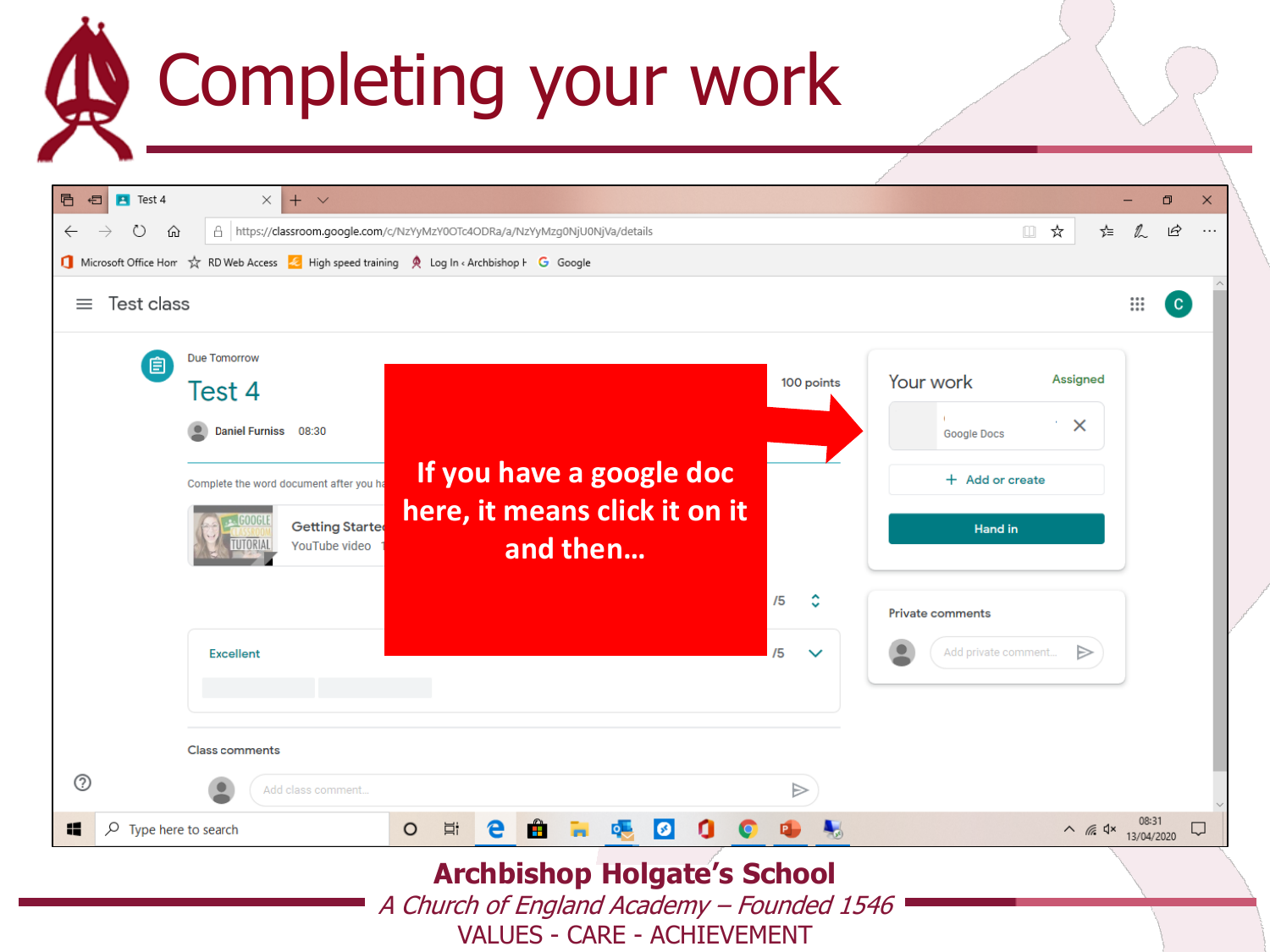# **B** Completing your work

| A https://docs.google.com/document/d/12YYdwZT-OfGWIQ<br>↻<br>⋒<br>$\begin{picture}(20,20) \put(0,0){\line(0,1){10}} \put(15,0){\line(0,1){10}} \put(15,0){\line(0,1){10}} \put(15,0){\line(0,1){10}} \put(15,0){\line(0,1){10}} \put(15,0){\line(0,1){10}} \put(15,0){\line(0,1){10}} \put(15,0){\line(0,1){10}} \put(15,0){\line(0,1){10}} \put(15,0){\line(0,1){10}} \put(15,0){\line(0,1){10}} \put(15,0){\line(0$<br>☆<br>$\beta$<br>$\rightarrow$<br>$\leftarrow$<br>$\cdots$<br>τ'≡<br>Do your work and then<br>Microsoft Office Hor <a> RD Web Access <a> R<br/> High speed training <a> <a> <a> <a> Log In &lt;</a></a> <a> C</a> Microsoft Office Hor <a> <a> <a> <a> <a> <a> <a> <a> <a> Log In &lt;</a></a> <a> <a> <a> Microsoft Office Hor <!--<br-->hand in here<br/>Cayden Parkinson - Test answers ☆ 回<br/><b>TURN IN</b><br>Share<br/><math>\mathbf{C}</math><br/>Ε<br/>File Edit View Insert Format Tools Add-ons Help All changes<br/>품 &amp; 쿠   100% -   Normal text - Arial<br/><math display="block">\bullet</math> 11 <math>\bullet</math> B <math>I</math> U A <math>\bullet</math> <math>\circ</math> D E <math>\Box</math><br/><math>0 - 1</math><br/>Ξ<br/>- 三 三   文<br/>Ξ<br/>≡<br/>狂い<br/>三<br/>IΞ<br/><math>\sim</math> <math>\sim</math><br/><math display="inline">\overline{\phantom{a}}</math><br/>31<br/><math>\overline{2}</math><br/><math>\vert +2 \vert</math><br/><math>\overline{5}</math><br/><math>-18</math><br/>IQ.<br/><math>\leftarrow</math><br/>My answer is<br/>62<br/><b>Test answers</b><br/>Write in the your answers below<br/>1. My answer is<br/><math>\rightarrow</math><br/>ø<br/>耳<br/>e<br/><math>\rho</math> Type here to search<br/><math>\circ</math><br/>Ĥ<br/><math>\land</math> (6 4x 13/04/2020<br/><math display="block">\Box</math><br/><b>QL</b><br/>B<br/>æ</br></a></a></a></a></a></a></a></a></a></a></a></a></a></a> | $\Box$ Cayden Parkinson - Test $\times$<br><b>P</b> Test 4<br>日<br>目 | $+$ $\vee$ |  |  |  | $\Box$ | $\times$ |
|--------------------------------------------------------------------------------------------------------------------------------------------------------------------------------------------------------------------------------------------------------------------------------------------------------------------------------------------------------------------------------------------------------------------------------------------------------------------------------------------------------------------------------------------------------------------------------------------------------------------------------------------------------------------------------------------------------------------------------------------------------------------------------------------------------------------------------------------------------------------------------------------------------------------------------------------------------------------------------------------------------------------------------------------------------------------------------------------------------------------------------------------------------------------------------------------------------------------------------------------------------------------------------------------------------------------------------------------------------------------------------------------------------------------------------------------------------------------------------------------------------------------------------------------------------------------------------------------------------------------------------------------------------------------------------------------------------------------------------------------------------------------------------------------------------------------------------------------------------------------------------------------------|----------------------------------------------------------------------|------------|--|--|--|--------|----------|
|                                                                                                                                                                                                                                                                                                                                                                                                                                                                                                                                                                                                                                                                                                                                                                                                                                                                                                                                                                                                                                                                                                                                                                                                                                                                                                                                                                                                                                                                                                                                                                                                                                                                                                                                                                                                                                                                                                  |                                                                      |            |  |  |  |        |          |
|                                                                                                                                                                                                                                                                                                                                                                                                                                                                                                                                                                                                                                                                                                                                                                                                                                                                                                                                                                                                                                                                                                                                                                                                                                                                                                                                                                                                                                                                                                                                                                                                                                                                                                                                                                                                                                                                                                  |                                                                      |            |  |  |  |        |          |
|                                                                                                                                                                                                                                                                                                                                                                                                                                                                                                                                                                                                                                                                                                                                                                                                                                                                                                                                                                                                                                                                                                                                                                                                                                                                                                                                                                                                                                                                                                                                                                                                                                                                                                                                                                                                                                                                                                  |                                                                      |            |  |  |  |        |          |
|                                                                                                                                                                                                                                                                                                                                                                                                                                                                                                                                                                                                                                                                                                                                                                                                                                                                                                                                                                                                                                                                                                                                                                                                                                                                                                                                                                                                                                                                                                                                                                                                                                                                                                                                                                                                                                                                                                  |                                                                      |            |  |  |  |        |          |
|                                                                                                                                                                                                                                                                                                                                                                                                                                                                                                                                                                                                                                                                                                                                                                                                                                                                                                                                                                                                                                                                                                                                                                                                                                                                                                                                                                                                                                                                                                                                                                                                                                                                                                                                                                                                                                                                                                  |                                                                      |            |  |  |  |        |          |
|                                                                                                                                                                                                                                                                                                                                                                                                                                                                                                                                                                                                                                                                                                                                                                                                                                                                                                                                                                                                                                                                                                                                                                                                                                                                                                                                                                                                                                                                                                                                                                                                                                                                                                                                                                                                                                                                                                  |                                                                      |            |  |  |  |        |          |
|                                                                                                                                                                                                                                                                                                                                                                                                                                                                                                                                                                                                                                                                                                                                                                                                                                                                                                                                                                                                                                                                                                                                                                                                                                                                                                                                                                                                                                                                                                                                                                                                                                                                                                                                                                                                                                                                                                  |                                                                      |            |  |  |  |        |          |
|                                                                                                                                                                                                                                                                                                                                                                                                                                                                                                                                                                                                                                                                                                                                                                                                                                                                                                                                                                                                                                                                                                                                                                                                                                                                                                                                                                                                                                                                                                                                                                                                                                                                                                                                                                                                                                                                                                  |                                                                      |            |  |  |  |        |          |
|                                                                                                                                                                                                                                                                                                                                                                                                                                                                                                                                                                                                                                                                                                                                                                                                                                                                                                                                                                                                                                                                                                                                                                                                                                                                                                                                                                                                                                                                                                                                                                                                                                                                                                                                                                                                                                                                                                  |                                                                      |            |  |  |  |        |          |
|                                                                                                                                                                                                                                                                                                                                                                                                                                                                                                                                                                                                                                                                                                                                                                                                                                                                                                                                                                                                                                                                                                                                                                                                                                                                                                                                                                                                                                                                                                                                                                                                                                                                                                                                                                                                                                                                                                  |                                                                      |            |  |  |  |        |          |
|                                                                                                                                                                                                                                                                                                                                                                                                                                                                                                                                                                                                                                                                                                                                                                                                                                                                                                                                                                                                                                                                                                                                                                                                                                                                                                                                                                                                                                                                                                                                                                                                                                                                                                                                                                                                                                                                                                  |                                                                      |            |  |  |  |        |          |
|                                                                                                                                                                                                                                                                                                                                                                                                                                                                                                                                                                                                                                                                                                                                                                                                                                                                                                                                                                                                                                                                                                                                                                                                                                                                                                                                                                                                                                                                                                                                                                                                                                                                                                                                                                                                                                                                                                  |                                                                      |            |  |  |  |        |          |
|                                                                                                                                                                                                                                                                                                                                                                                                                                                                                                                                                                                                                                                                                                                                                                                                                                                                                                                                                                                                                                                                                                                                                                                                                                                                                                                                                                                                                                                                                                                                                                                                                                                                                                                                                                                                                                                                                                  |                                                                      |            |  |  |  |        |          |
|                                                                                                                                                                                                                                                                                                                                                                                                                                                                                                                                                                                                                                                                                                                                                                                                                                                                                                                                                                                                                                                                                                                                                                                                                                                                                                                                                                                                                                                                                                                                                                                                                                                                                                                                                                                                                                                                                                  |                                                                      |            |  |  |  |        |          |
|                                                                                                                                                                                                                                                                                                                                                                                                                                                                                                                                                                                                                                                                                                                                                                                                                                                                                                                                                                                                                                                                                                                                                                                                                                                                                                                                                                                                                                                                                                                                                                                                                                                                                                                                                                                                                                                                                                  |                                                                      |            |  |  |  |        |          |
|                                                                                                                                                                                                                                                                                                                                                                                                                                                                                                                                                                                                                                                                                                                                                                                                                                                                                                                                                                                                                                                                                                                                                                                                                                                                                                                                                                                                                                                                                                                                                                                                                                                                                                                                                                                                                                                                                                  |                                                                      |            |  |  |  |        |          |
|                                                                                                                                                                                                                                                                                                                                                                                                                                                                                                                                                                                                                                                                                                                                                                                                                                                                                                                                                                                                                                                                                                                                                                                                                                                                                                                                                                                                                                                                                                                                                                                                                                                                                                                                                                                                                                                                                                  | $\subseteq$                                                          |            |  |  |  |        |          |
|                                                                                                                                                                                                                                                                                                                                                                                                                                                                                                                                                                                                                                                                                                                                                                                                                                                                                                                                                                                                                                                                                                                                                                                                                                                                                                                                                                                                                                                                                                                                                                                                                                                                                                                                                                                                                                                                                                  |                                                                      |            |  |  |  |        |          |

**Archbishop Holgate's School** A Church of England Academy – Founded 1546

VALUES - CARE - ACHIEVEMENT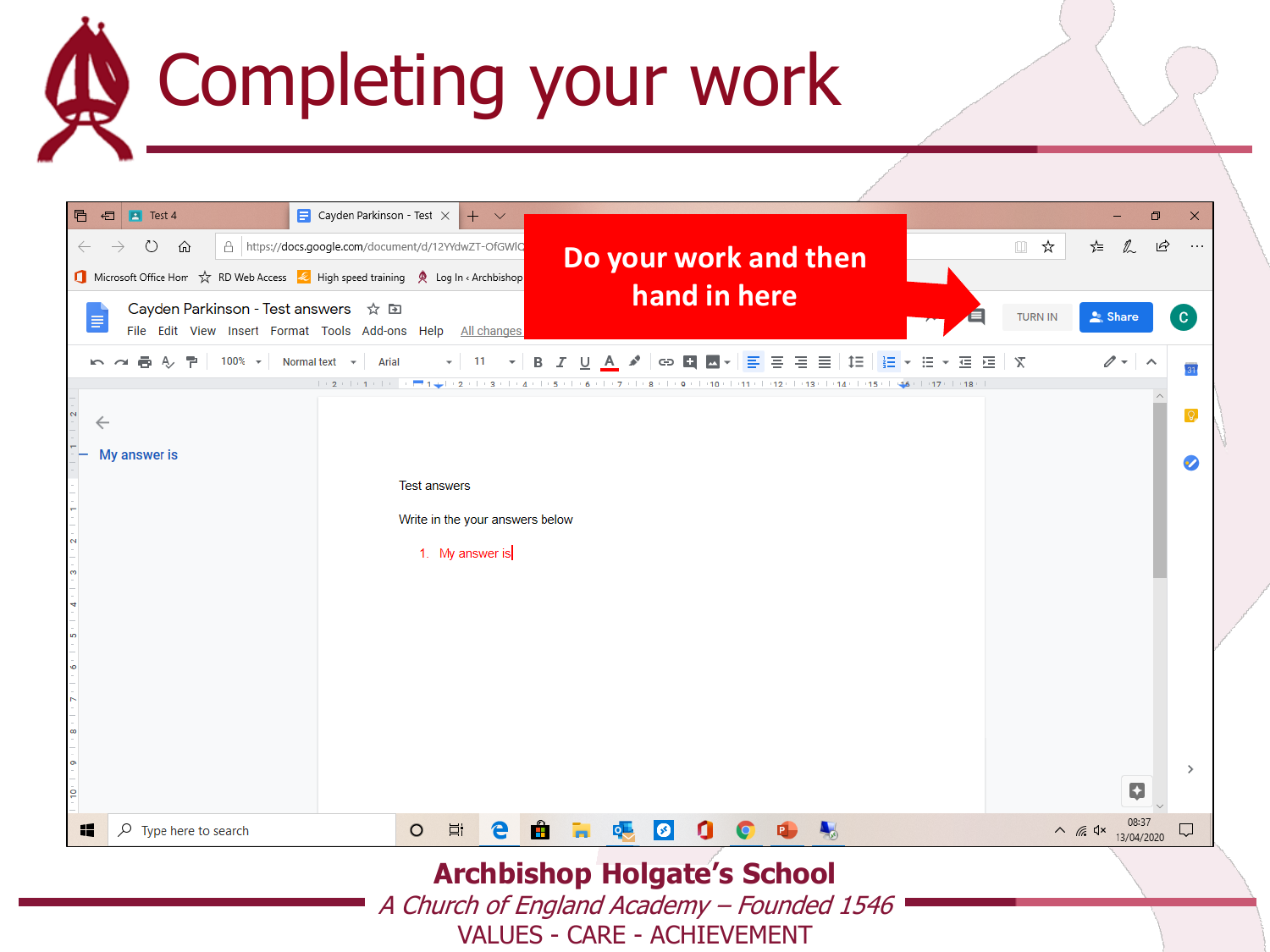

Once you have given your teacher time to mark your work, you can then go back and see the feedback



#### **Archbishop Holgate's School**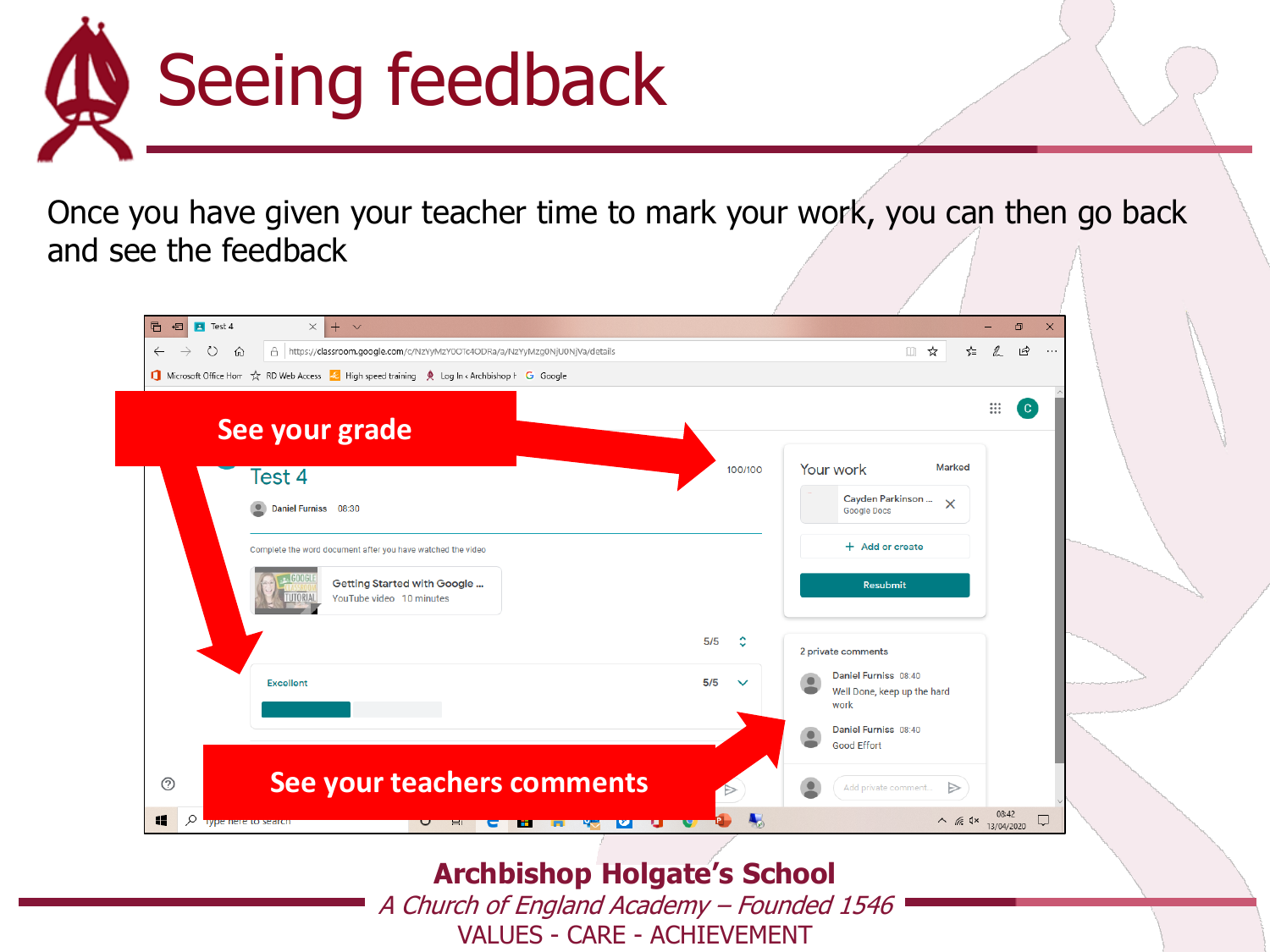

**Google classrooms is available as an app for phones and tablets.**

#### **Download from your app store.**



**Archbishop Holgate's School** A Church of England Academy – Founded 1546 VALUES - CARE - ACHIEVEMENT